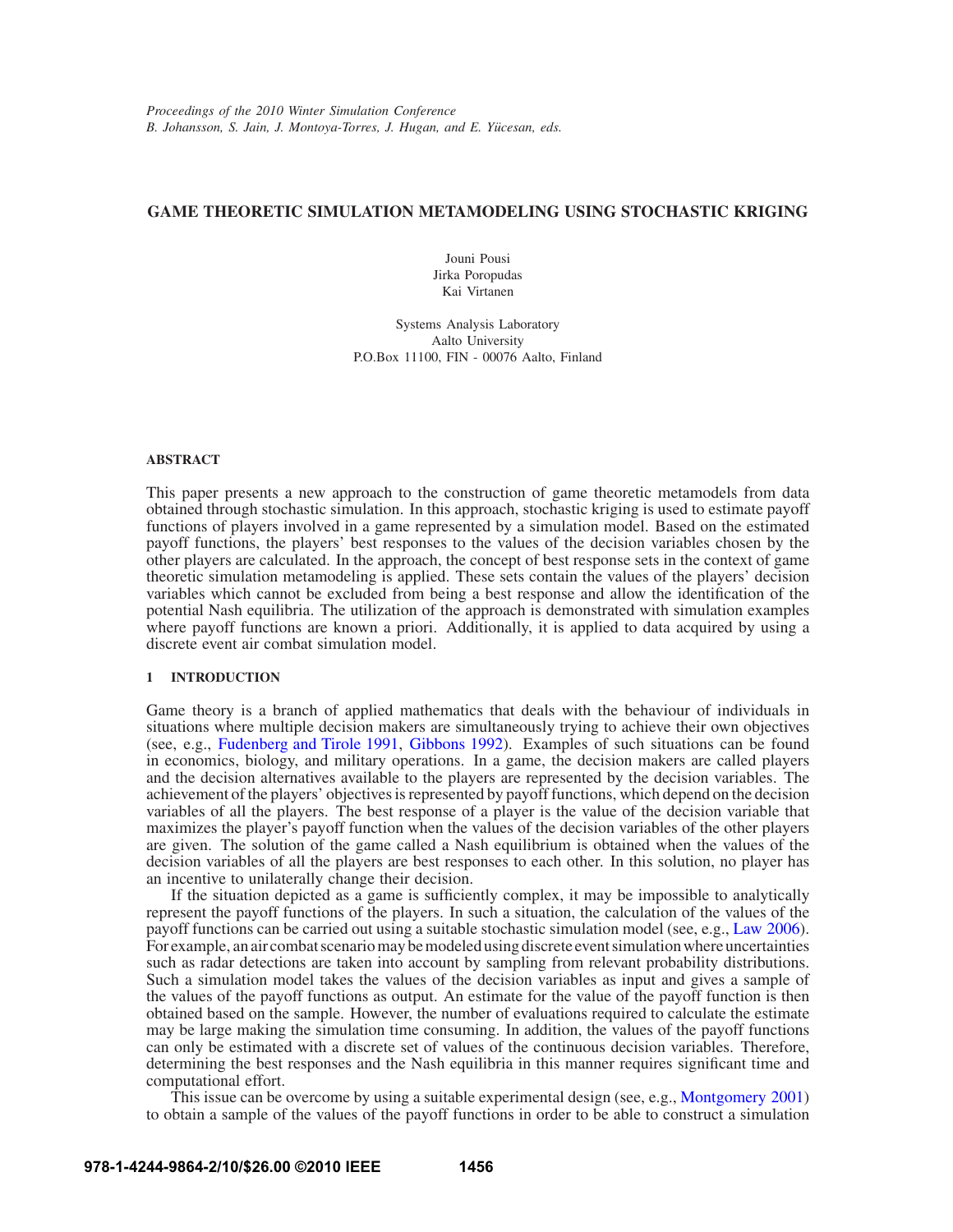metamodel (see, e.g., Blanning 1974 and Friedman 1996) for the simulated game. The metamodel gives estimates for the payoff functions which are used to solve the best responses and the Nash equilibria of the game. The use of the metamodeling approach typically requires less computational effort than solving the best responses and the Nash equilibria directly from the simulation model.

Game theoretic metamodels have been previously used in the analysis of air combat simulation models (Poropudas and Virtanen 2010). This paper introduces a new approach to the construction of game theoretic metamodels based on simulation data using stochastic kriging (Ankenman et al. 2008), a global interpolation technique. Stochastic kriging is an extension of deterministic kriging originally developed for geostatistics (Sacks, Welch, Mitchell, and Wynn 1989, Matheron 1963). Although deterministic kriging has been applied in analyzing data generated by stochastic simulations (e.g., Kleijnen 2009), it does not take into account random variations present in the simulation data. This limitation is rectified in stochastic kriging which is used in this paper to estimate the players' payoff functions. The estimated payoff functions are then used to calculate the set of the values of the decision variables that cannot be excluded from being best responses for each player. Based on these best response sets, potential Nash equilibria for the simulated game are identified. The application of stochastic kriging extends previous game theoretic metamodeling approaches by allowing the construction of global estimates for the player's payoff functions.

The paper is organized as follows. Section 2 reviews the required game theoretic concepts as well as the theory of stochastic kriging. In addition, Section 2 introduces the construction of game theoretic metamodels and the determination of the best response sets using stochastic kriging. Section 3 demonstrates the use of stochastic kriging with three examples of two-player games. In the first two examples, payoff functions are known a priori. The purpose of these examples is to compare the best responses and the Nash equilibria obtained with game theoretic metamodels with the true ones. The third example illustrates the use of stochastic kriging in the construction of a game theoretic metamodel based on data acquired by using a discrete event air combat simulation model. In this example, the functional forms of the payoff functions are unknown. Conclusions are given in Section 4.

## **2 CONSTRUCTION OF A GAME THEORETIC METAMODEL BASED ON SIMULATION DATA**

### **2.1 Required Game Theoretic Concepts**

This section introduces game theoretic concepts required in the paper. Now, the discussion is limited to two player games but it could be extended analogously to games with several players. In addition, each player has only one decision variable. A strategic-form game consists of a set of players, decision variables available to the players, and payoff functions of the players. The decision of player *i* is described by the decision variable  $x_i \in X_i$ . The rule by which a player makes the decision, i.e., selects the value of the decision variable is called the player's strategy. The achievement of a player's objective is represented by a payoff function. The payoff function *Yi* of player *i* maps the decisions of both players to a real number, i.e.,  $Y_i(x_1, x_2)$ :  $X_1 \times X_2 \to \mathbb{R}$ . The best response of player 1 against the value of the decision variable chosen by player 2 is the value  $x_1^*$  that maximizes the payoff function of player 1 when the value of the decision variable of player 2 is  $x_2$ , i.e.,  $x_1^* = \arg \max_{x_1} Y_1(x_1, x_2)$ . A Nash equilibrium  $(x_1^*, x_2^*)$  for the game is obtained when both players simultaneously select their best responses to the other player's best response, i.e., for player  $1 x_1^* = \arg \max_{x_1} Y_1(x_1, x_2^*)$  and for player 2  $x_2^* = \arg \max_{x_2} Y_2(x_1^*, x_2)$ . Thus, in a Nash equilibrium, neither player has an incentive to unilaterally change the value of the decision variable.

For the types of games considered in this paper, a Nash equilibrium exists if the players are allowed to choose the values of their decision variables according to probability distributions, also called mixed strategies (see, e.g., Fudenberg and Tirole 1991). If the players select a single value for their decision variable, referring to a pure strategy, the Nash equilibrium may not exist or it may not be unique. However, the aim of the approach is to compare decision alternatives available to the players, and there are no real world practices to which the use of mixed strategies could be compared (Poropudas and Virtanen 2010). Therefore, only pure strategies are used in this paper. The discussion is also limited to games of perfect information, i.e., both players know each other's payoff functions as well as the domains of each other's decision variables (Fudenberg and Tirole 1991).

The best response of a player is calculated by maximizing the player's payoff function while keeping the value of the other player's decision variable fixed. In situations considered in this paper, the value of the payoff function can only be obtained at discrete points based on the output of a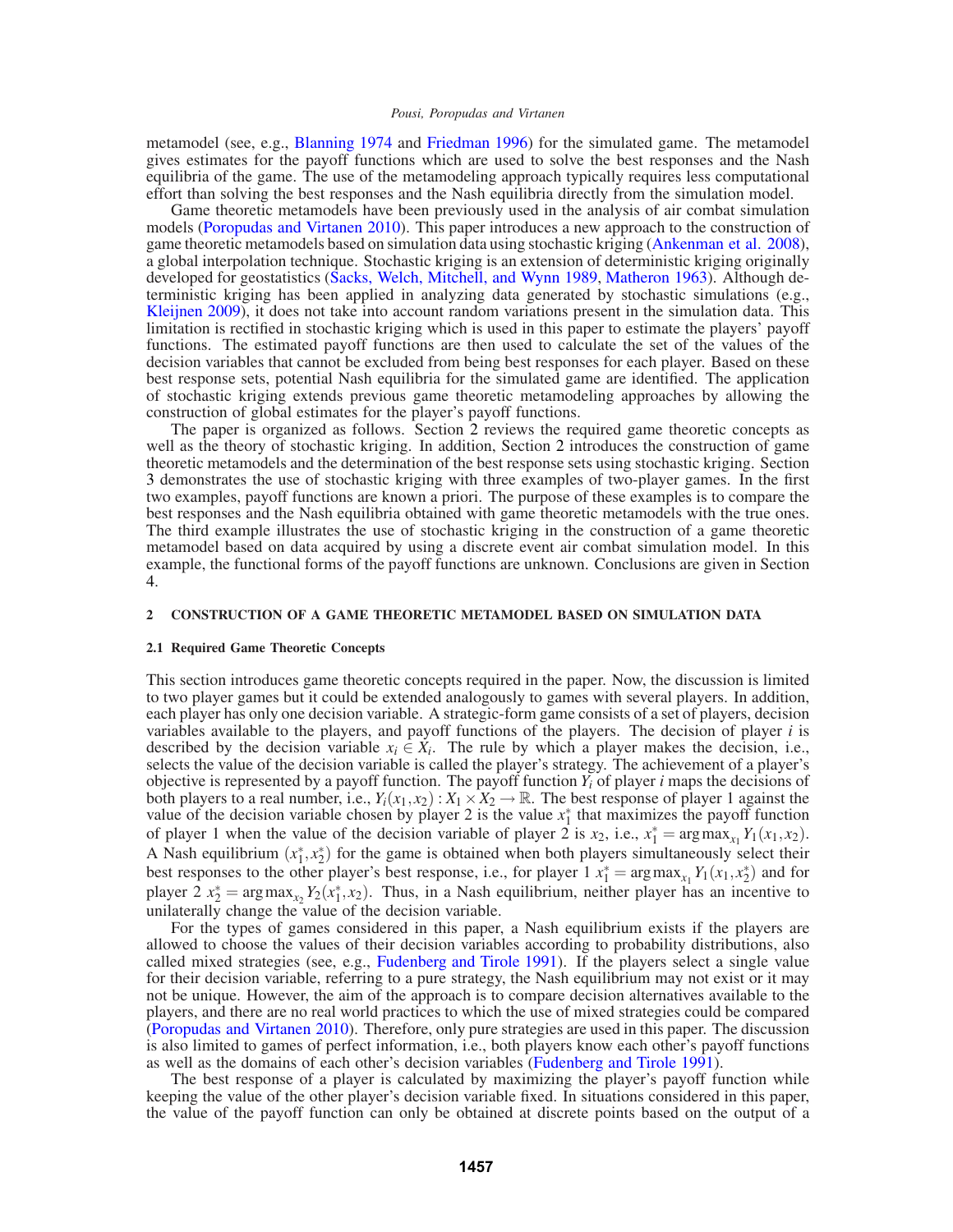stochastic simulation model. As the players' decision variables are continuous, it is not possible to calculate the best responses for all the values of the decision variables directly from data produced by the simulation. Instead, a suitable experimental design is used to construct a game theoretic metamodel containing estimates of the payoff functions for all combinations of the values of the decision variables. The best responses as well as the Nash equilibria are then calculated according to the estimated payoff functions.

### **2.2 Stochastic Kriging**

This section presents the use of stochastic kriging in the construction of a game theoretic metamodel for a two player game. Now, a player's payoff is an unknown function  $Y(\mathbf{x})$  where  $\mathbf{x} = (x_1, x_2)^T$  denotes the vector of the decision variables of the players. The unknown function can only be evaluated with discrete values of the decision variables using a stochastic simulation model. Each evaluation of the unknown function contains random variation, i.e., noise. Thus, the function is sampled  $n_i$  times at point  $\mathbf{x}_i = (x_{i,1}, x_{i,2})^T$  where  $x_{i,1}$  denotes the value of the decision variable for player 1 at design site  $\overline{i}$  and  $x_{i,2}$  likewise for player 2. An estimate for the value of the function is then obtained in the form of the sample mean denoted by  $\overline{Y}(\mathbf{x}_i)$ . In order to understand the behaviour of the payoff function over the domains of the decision variables, a suitable experimental design consisting of design sites and numbers of evaluations  $(\mathbf{x}_i, n_i)$ ,  $i = 1, \ldots, k$  is chosen (see, e.g., Montgomery 2001).

The purpose of a game theoretic metamodel is to evaluate the value of the unknown payoff function at an arbitrary point **x**<sup>0</sup> based on the samples obtained from the stochastic simulation model. In deterministic kriging, the unknown function is interpolated by using the combination of a regression function  $f(x_i)^T \beta$  and a random field  $M(x_i)$  (Sacks, Welch, Mitchell, and Wynn 1989)

$$
\mathscr{Y}(\mathbf{x}_i) = \mathbf{f}(\mathbf{x}_i)^T \boldsymbol{\beta} + M(\mathbf{x}_i), \qquad (1)
$$

where  $f(x_i)$  is a vector of known functions and  $\beta$  is a vector of parameters.  $M(x_i)$  is a stationary Gaussian random field which represents local deviations from an underlying trend described by the regression function. The random field is assumed to exhibit positive spatial correlation which is formalized by stating that the covariance of the value of  $\mathscr{Y}(\mathbf{x}_i)$  between two design sites  $\mathbf{x}_i$  and  $\mathbf{x}_j$  is of the form

$$
\Sigma_M(\mathbf{x}_i, \mathbf{x}_j) = \sigma^2 R_M(\mathbf{x}_i - \mathbf{x}_j, \theta).
$$
 (2)

Here,  $\sigma^2$  is the variance of  $M(\mathbf{x}_i)$  for all  $\mathbf{x}_i$ ,  $R_M(\mathbf{x}_i - \mathbf{x}_j, \theta)$  is a correlation function depending on the distance between design sites  $\mathbf{x}_i = (x_{i,1}, x_{i,2})^T$  and  $\mathbf{x}_j = (x_{j,1}, x_{j,2})^T$ , and  $\theta = (\theta_1, \theta_2)^T$  is a vector of unknown parameters. The usual assumption in kriging is that the two-dimensional correlation function is a product of one-dimensional correlation functions (Sacks, Welch, Mitchell, and Wynn 1989), i.e.,

$$
R_M(\mathbf{x}_i - \mathbf{x}_j, \theta) = R_1(x_{i,1} - x_{j,1}, \theta_1) R_2(x_{i,2} - x_{j,2}, \theta_2).
$$
 (3)

With the assumptions related to Eq. (1), the estimate  $\hat{Y}(\mathbf{x}_0)$  of the function  $Y(\mathbf{x}_0)$  minimizing the mean square error (MSE) is a weighted combination of the sample means  $\hat{Y}(\mathbf{x}_i)$  where the weights depend on **x**<sub>0</sub> (Sacks et al. 1989). Deterministic kriging is an exact interpolation method, i.e.,  $\hat{Y}(\mathbf{x}_i) = \overline{Y}(\mathbf{x}_i)$  if  $\mathbf{x}_i$  is one of the design sites. This feature is desirable when dealing with deterministic simulation as it ensures that the estimate matches the observed value of the unknown function. However, when the samples are obtained using stochastic simulation, the requirement of exact interpolation is no longer necessary or even reasonable.

Stochastic kriging (Ankenman, Nelson, and Staum 2008) has been introduced as a way of overcoming limitations of deterministic kriging. In stochastic kriging, the random variation present in each evaluation of the payoff function is taken into account. Thus, the estimated value of the function does not have to exactly match the sample mean of the unknown payoff function at a design site. The representation used to estimate the value of the function  $Y(\mathbf{x}_i)$  on evaluation *h* at design site  $\mathbf{x}_i$ is (Ankenman, Nelson, and Staum 2008)

$$
Y_h(\mathbf{x}_i) = \mathbf{f}(\mathbf{x}_i)^T \boldsymbol{\beta} + M(\mathbf{x}_i) + \varepsilon_h(\mathbf{x}_i).
$$
 (4)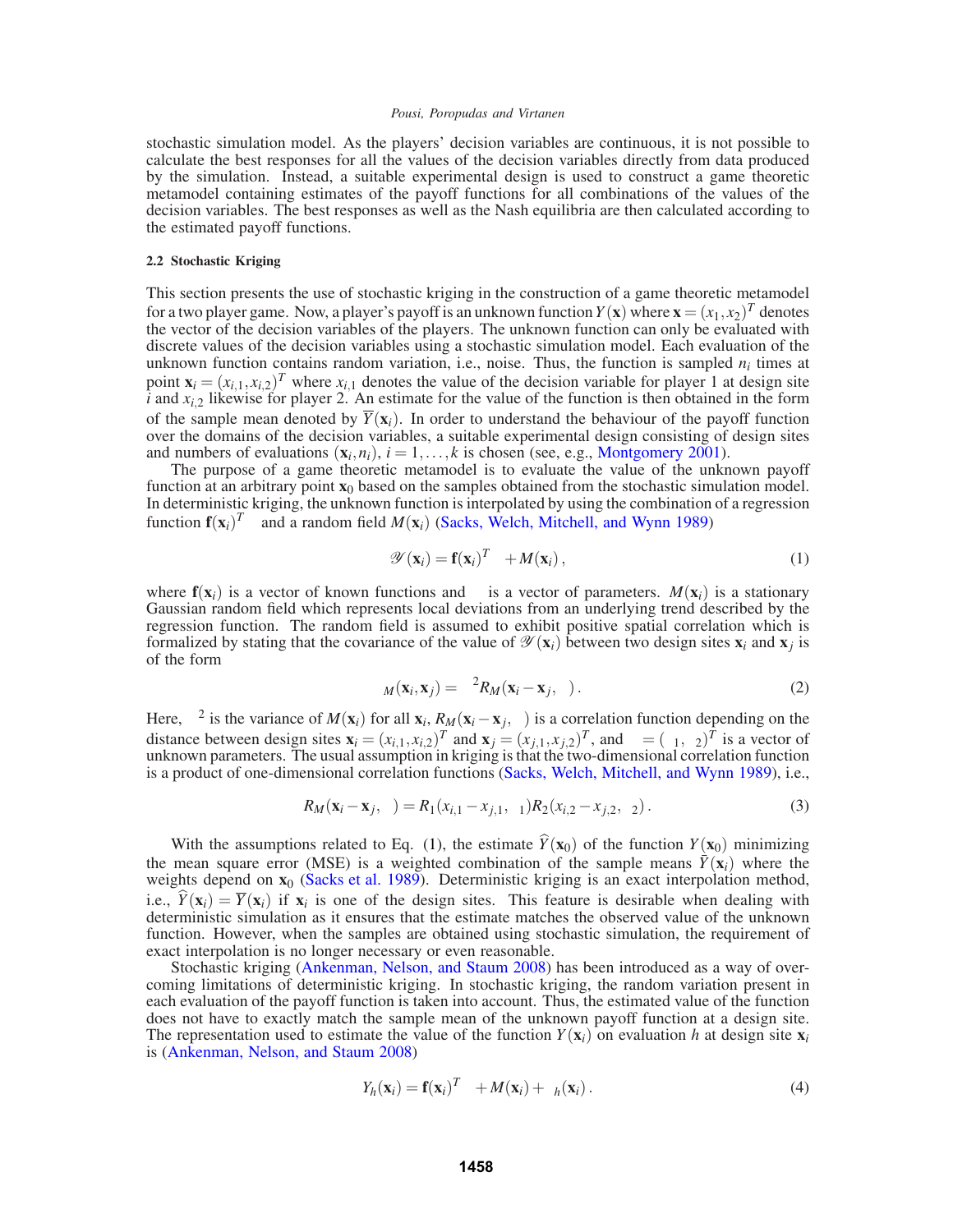Eq. (4) is similar to Eq. (1) except the term  $\varepsilon_h(\mathbf{x}_i)$  is added to represent the random variation in evaluation *h* at design site  $\mathbf{x}_i$ . The errors  $\varepsilon_h(\mathbf{x}_i)$  are assumed to be normally distributed with mean 0 and variance  $V(\mathbf{x}_i)$  and to be independent of each other and the random field  $M(\mathbf{x}_i)$ . According to the assumptions related to Eq. (4), the estimate of the unknown function that minimizes the MSE is (Ankenman, Nelson, and Staum 2008)

$$
\widehat{Y}(\mathbf{x}_0) = f(\mathbf{x}_0)^T \boldsymbol{\beta} + \Sigma_M(\mathbf{x}_0, \mathbf{x})^T [\Sigma_M(\mathbf{x}, \mathbf{x}) + \Sigma_{\varepsilon}(\mathbf{x}, \mathbf{x})]^{-1} (\overline{Y} - f(\mathbf{x}_0)^T \boldsymbol{\beta} \mathbf{1}_k).
$$
(5)

In the above, **x** refers to a  $k \times n$  matrix of the values of the decision variables at the design sites  $(\mathbf{x}_1,\ldots,\mathbf{x}_k)^T$ ,  $\Sigma_M(\mathbf{x}_0,\mathbf{x})$  refers to a  $k \times 1$  vector where element *i* is  $\Sigma_M(\mathbf{x}_0,\mathbf{x}_i)$ , and  $\Sigma_M(\mathbf{x},\mathbf{x})$  is a  $k \times k$ matrix where the element  $(i, j)$  is  $\Sigma_M(\mathbf{x}_i, \mathbf{x}_j)$ . In addition,  $\Sigma_{\varepsilon}$  denotes the covariance matrix where the element  $(i, j)$  is  $Cov[\sum_{h=1}^{n_i} \varepsilon_h(\mathbf{x}_i)/n_i, \sum_{h=1}^{n_j} \varepsilon_h(\mathbf{x}_j)/n_j]$ ,  $\overline{Y}$  is a  $k \times 1$  vector of the sample means of the unknown payoff function at the design sites, and  $\mathbf{1}_k$  is a  $k \times 1$  vector of ones. The MSE of the estimate presented in Eq. (5) is

$$
\widehat{MSE}(\mathbf{x}_0) = \Sigma_M(\mathbf{x}_0, \mathbf{x}_0) - \Sigma_M(\mathbf{x}_0, \mathbf{x})^T [\Sigma_M(\mathbf{x}, \mathbf{x}) + \Sigma_E(\mathbf{x}, \mathbf{x})]^{-1} \Sigma_M(\mathbf{x}_0, \mathbf{x}).
$$
\n(6)

In practice, estimating a stochastic kriging model proceeds by first calculating the sample variances  $V(\mathbf{x}_i)$  at design sites  $\mathbf{x}_i$  based on the observed value  $Y_h(\mathbf{x}_i)$  of the unknown function at evaluation *h*, i.e.,

$$
\widehat{V}(\mathbf{x}_i) = \frac{1}{n_i - 1} \sum_{h=1}^{n_i} \left( Y_h(\mathbf{x}_i) - \overline{Y}(\mathbf{x}_i) \right)^2, \tag{7}
$$

and then calculating the estimate of the covariance matrix  $\Sigma_{\varepsilon}$ . This is a diagonal matrix where the diagonal elements are the sample variances divided by the number of evaluations, i.e.,  $\hat{\Sigma}_{\varepsilon}$  =  $Diag\{\overline{\hat{V}}(\mathbf{x}_1)/n_1,\ldots,\widehat{V}(\mathbf{x}_k)/n_k\}$ . Then, the functional form of the correlation functions  $R_i(x_i - x'_i, \theta_i)$ presented in Eq. (3) is chosen. Once the correlation functions are selected and the estimate  $\Sigma_{\varepsilon}$  is known, the least squares estimates for the parameters  $\beta$  in Eq. (4) are obtained. Finally, the maximum likelihood estimates of the parameters  $\sigma$  and  $\theta$  in Eqs. (2) and (3) are obtained using a suitable nonlinear optimization method.

The kriging models constructed in this paper are estimated by using the stochastic kriging package developed by Nelson et al. (2010), see also (Staum 2009), which is also used to obtain the estimates for the values of the unknown payoff functions as well as the MSE at alternative **x**0.

## **2.3 Best Response Sets**

Once the game theoretic metamodel containing estimates for the players' payoff functions is constructed, it is possible to determine the best responses of the players. However, due to random variations present in each evaluation of the payoff function, there is a range of values of a player's decision variable for which the value of the payoff function does not differ statistically significantly from the value obtained at the best response. These values form the best response set of a player. In the following, the estimate of the payoff function of player 1  $Y_1(x_1, x_2)$  is denoted by  $\hat{Y}_1(x_1, x_2)$  where *xi* is the decision variable of player *i*.

Now, the best response  $\hat{x}_1^*$  of player 1 to the value of the decision variable  $x_2$  is calculated by maximizing the estimated payoff function of player 1, i.e.,  $x_1^* = \arg \max_{x_1} \hat{Y}_1(x_1, x_2)$ . The similar maximization is carried out for player 2 giving the best response of player 2, i.e., *x*<sup>∗</sup> <sup>2</sup>. Keeping the value of the decision variable of player 2 fixed, it is possible to determine whether the value of the payoff function at  $(x'_1, x_2)$  differs statistically significantly from that obtained at the best response  $(x_1^*, x_2)$  by using a statistical test where the null hypothesis is

$$
H_0: Y_1(x'_1, x_2) = Y_1(x_1^*, x_2), \qquad (8)
$$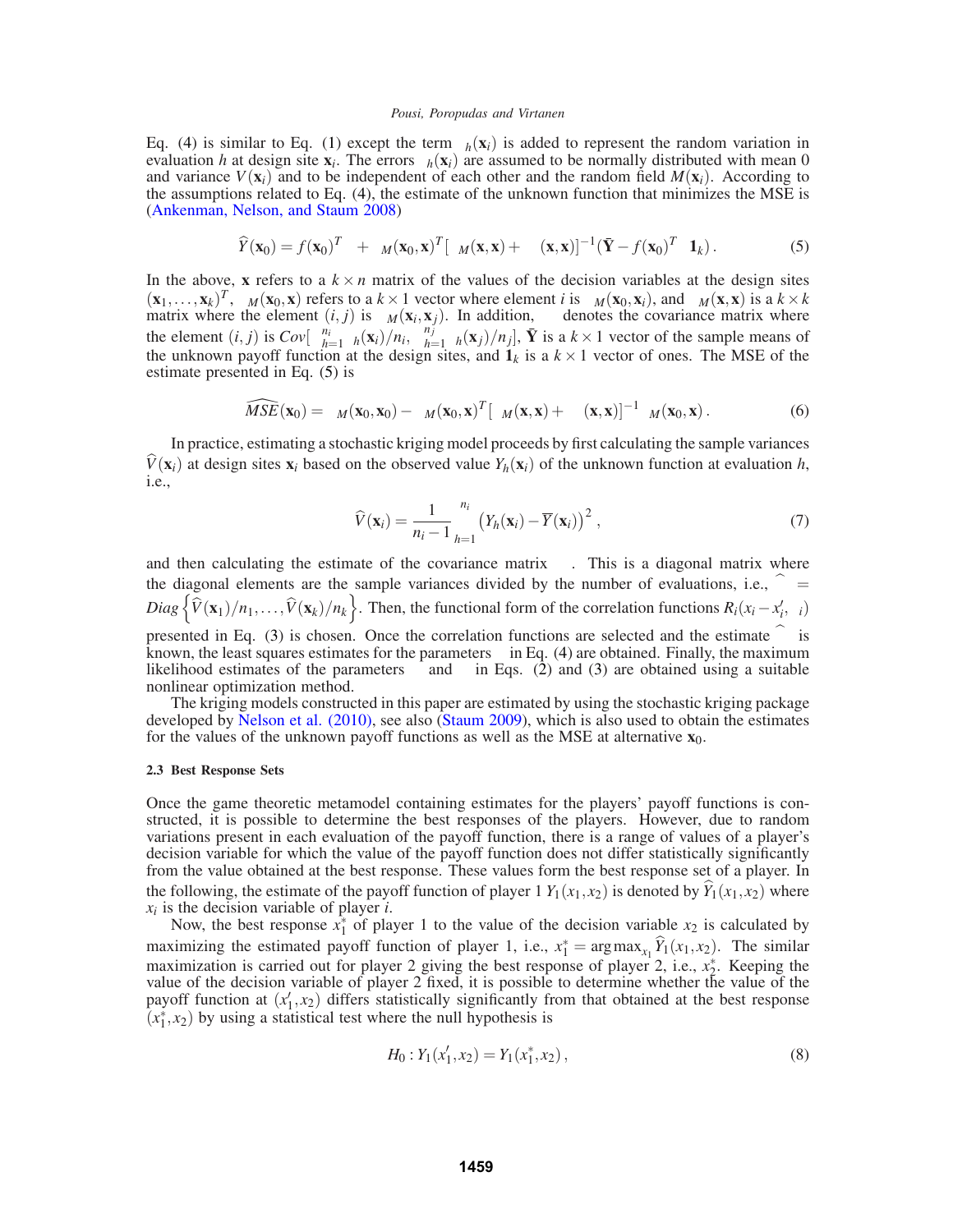and the alternative hypothesis is

$$
H_1: Y_1(x'_1, x_2) < Y_1(x_1^*, x_2) \,. \tag{9}
$$

Here, the test statistic is

$$
Z(x_1^*, x_1') = \frac{\widehat{Y}_1(x_1^*, x_2) - \widehat{Y}_1(x_1', x_2)}{S_D(x_1^*, x_1', x_2)},
$$
\n(10)

where  $S_D(x_1^*, x_1', x_2)$  denotes the standard error of the difference  $\hat{Y}_1(x_1^*, x_2) - \hat{Y}_1(x_1', x_2)$ . The test statistic  $Z(x_1^*, x_1')$  follows a normal distribution with mean 0 and variance 1. As  $\hat{Y}_1(x_1, x_2)$  is an unbiased estimate for the value of the payoff function (Ankenman, Nelson, and Staum 2008), the MSE calculated according to Eq. (6) is also the estimate for the variance of the value of the payoff function at  $(x_1, x_2)$ , denoted by  $\hat{\sigma}_{Y_1}^2(x_1, x_2) = \widehat{MSE}((x_1, x_2)^T)$ . The MSE presented in Eq. (6) together with the correlation function  $R_1(x_1^* - x_1', \theta_1)$  is then used to calculate  $S_D^2(x_1^*, x_1', x_2)$  as follows:

$$
S_D^2(x_1^*, x_1', x_2) = \hat{\sigma}_{Y_1}^2(x_1^*, x_2) + \hat{\sigma}_{Y_1}^2(x_1', x_2) - 2R_1(x_1^* - x_1', \hat{\theta}_1)\hat{\sigma}_{Y_1}(x_1^*, x_2)\hat{\sigma}_{Y_1}(x_1', x_2), \quad (11)
$$

where  $\hat{\theta}_1$  is the maximum likelihood estimate for the parameter  $\theta_1$  of the correlation function. It should be noted that the estimate of the variance  $\hat{\sigma}_{Y_1}^2(x_1,x_2)$  also depends on the values of the parameters  $\Sigma_{\varepsilon}$ ,  $\beta$ ,  $\sigma$ , and  $\theta$  obtained when estimating the stochastic kriging model. Even though these are stochastic in nature, Eq. (6) does not take this randomness into account, which can lead to the underestimation of the true variance (Kleijnen 2008). To correct this shortcoming, Kleijnen suggests the use of bootstrapping or cross-validation. However, in this paper, these approaches are omitted.

If the level of significance for the test is  $\alpha = 0.05$ , the acceptance region for the null hypothesis presented in Eq. (8) consists of the region  $Z(x_1^*, x_1') < Z_\alpha = 1.65$ . After determining the estimated best response of player 1 against the given *x*2, the best response set is then calculated by using the statistical test with varying values of  $x'_1$  while keeping  $x_1^*$  and  $x_2$  fixed. Eqs. (8), (9), (10), and (11) can also be written for player 2 by interchanging the decision variables  $x_1$  with  $x_2$  as well as replacing  $\hat{Y}_1(x_1, x_2)$  with  $\hat{Y}_2(x_1, x_2)$  and  $R_1(x_1^* - x_1', \theta_1)$  with  $R_2(x_2^* - x_2', \theta_2)$ . The use of the statistical test is illustrated in Fig. 1 and the concept of the best response sets in Fig. 2.



Figure 1: The use of the statistical test for determining the best response set of player 1. The solid line represents the estimated payoff function  $\hat{Y}_1(x_1, x_2)$  and the estimated best response of player 1 is denoted by  $x_1^*$ . The dash-dotted line represents the  $1-\alpha$  confidence interval for the value of the estimated payoff function obtained with the best response. The best response set is represented by the thick segments along the  $x_1$ -axis. For example, the value of the payoff function at  $x'_1$  is not statistically significantly different from the value of the payoff function at  $x_1^*$ .

The best response set of a player represents the values of the decision variable which cannot be excluded from being the best response to the value of the decision variable chosen by the other player. Similarly, the intersection of the best response sets represents the values of the players' decision variables which are potential Nash equilibria. If the best response of player 1 in a game represented by stochastic simulation is not unique, the function  $Y_1(x_1, x_2)$  has a non-unique maximum with fixed  $x_2$ , leading to a non-unique Nash equilibrium. Despite this, the estimated best response is typically unique due to the random variation present in each evaluation of the payoff function. This variation is taken into account when constructing the best response set according to the acceptance region, and the original non-unique Nash equilibrium can be found.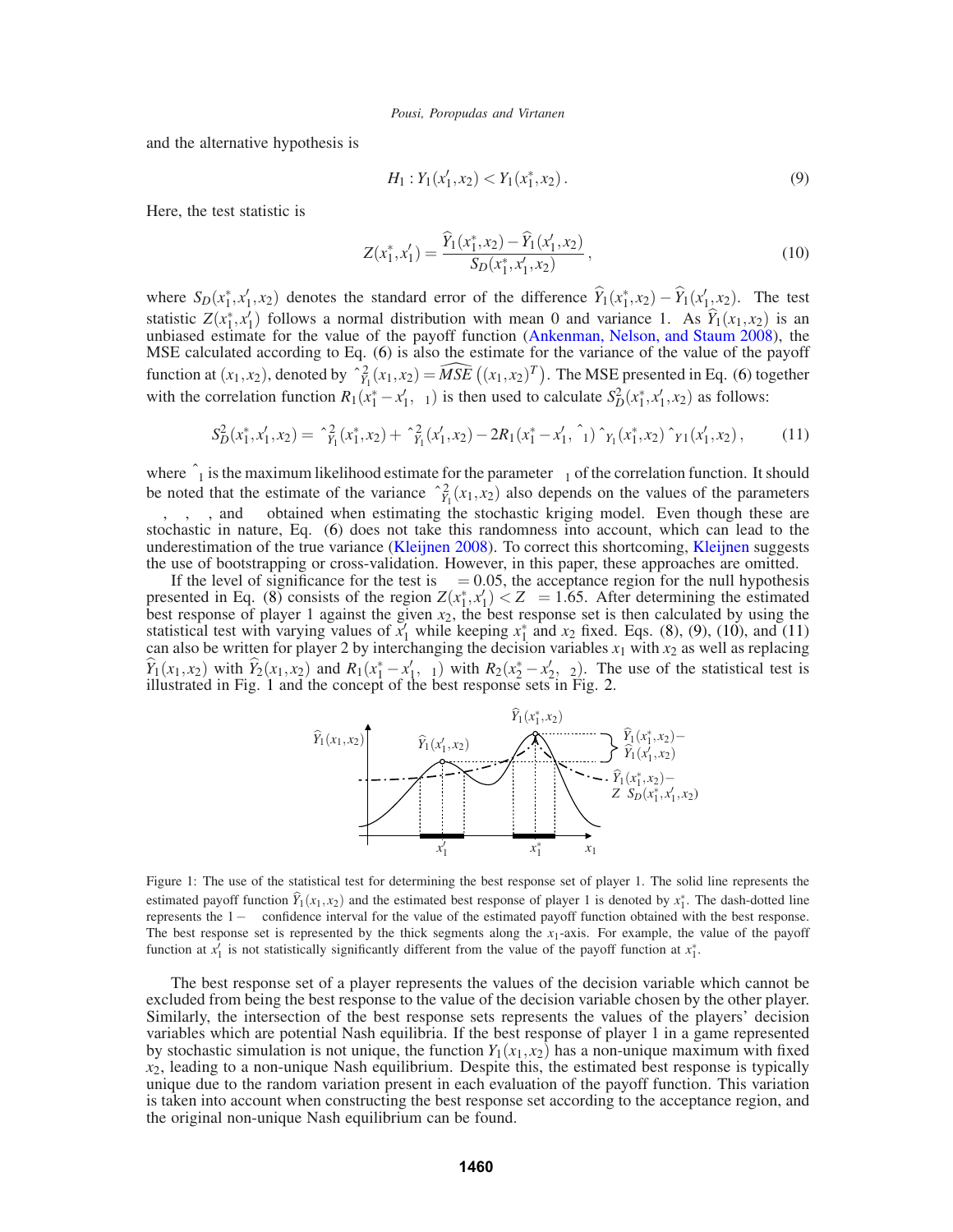



Figure 2: An example of the best responses and the best response sets in a two player game. The decision variables of player 1 and player 2 are denoted by  $x_1$  and  $x_2$ . The solid blue curve represents the best response of player 1 and the dashed red curve the best response of player 2. The three Nash equilibria are circled. The best response sets of the players are represented by the shaded blue and red area around the best responses of player 1 and 2. The intersections of the best response sets, i.e., the potential Nash equilibria are shaded purple.

## **3 EXAMPLES OF GAME THEORETIC METAMODELS**

#### **3.1 Known Payoff Functions**

In this section, two examples of game theoretic metamodeling are presented. In the underlying games, the payoff functions are known a priori, and thus the best responses and Nash equilibria can be calculated. Both examples deal with zero-sum games, i.e.,  $Y_1(x_1, x_2) = -Y_2(x_1, x_2)$ . The experimental design is obtained using Latin hypercube sampling (LHS) (McKay, Beckman, and Conover 1970). This sampling method is used as it ensures that samples are generated evenly from the domains of the decision variables even when the payoff function depends on more than two variables without increase in the number of necessary evaluations.

After the experimental design consisting of 50 design sites is selected, the payoff function is evaluated  $n_i = 100$  times at each design site  $\mathbf{x}_i$ . For each evaluation, a normally distributed noise term is added with  $\mu_0 = 0$  and  $\sigma_0^2 = 0.16$ . The regression function used in the stochastic kriging model is chosen to be quadratic

$$
\mathbf{f}(\mathbf{x}_i)^T \boldsymbol{\beta} = \beta_0 + \beta_1 x_{i,1} + \beta_2 x_{i,2} + \beta_3 x_{i,1}^2 + \beta_4 x_{i,1} x_{i,2} + \beta_5 x_{i,2}^2. \tag{12}
$$

A quadratic function is used because including the term *xi*,<sup>1</sup>*xi*,<sup>2</sup> in the payoff function links the players' payoff functions together. This ensures that neither player can unilaterally optimize the payoff function without taking into account the decision of the other player. Based on initial numerical tests, the correlation function is chosen to be exponential

$$
R_M(\mathbf{x}_i - \mathbf{x}_j, \theta) = \exp(-\theta_1 |x_{i,1} - x_{j,1}|) \exp(-\theta_2 |x_{i,2} - x_{j,2}|).
$$
 (13)

The payoff function of player 1 in the first example is

$$
Y_1(x_1, x_2) = (x_1 - 0.5)^2 - (x_2 - 0.5)^2 + 2(x_1 - 0.5)(x_2 - 0.5), \text{ where } x_1 \in [0, 1], x_2 \in [0, 1]. \tag{14}
$$

Now, the payoff function is quadratic meaning that a good fit should be obtainable with the regression function (12). The payoff function (14) is presented in Fig. 3(a). The corresponding best responses of the players along with the Nash equlibrium are presented in Fig. 3(b). The Nash equilibrium is found at the intersection of the best responses, i.e., at the values of the decision variables  $x_1 = 0.5$ and  $x_2 = 0.5$ .

LHS is used to determine the design sites which are presented in Fig. 4. The figure also presents the MSE obtained from stochastic kriging. The magnitude of the MSE is small indicating that a good fit is found. The stochastic kriging estimate of the payoff function as well as the best response sets and the potential Nash equilibria are presented in Fig. 5. By comparing Fig. 5(a) to Fig. 3(a), it is concluded that the estimate of the payoff function matches the true payoff function. The best response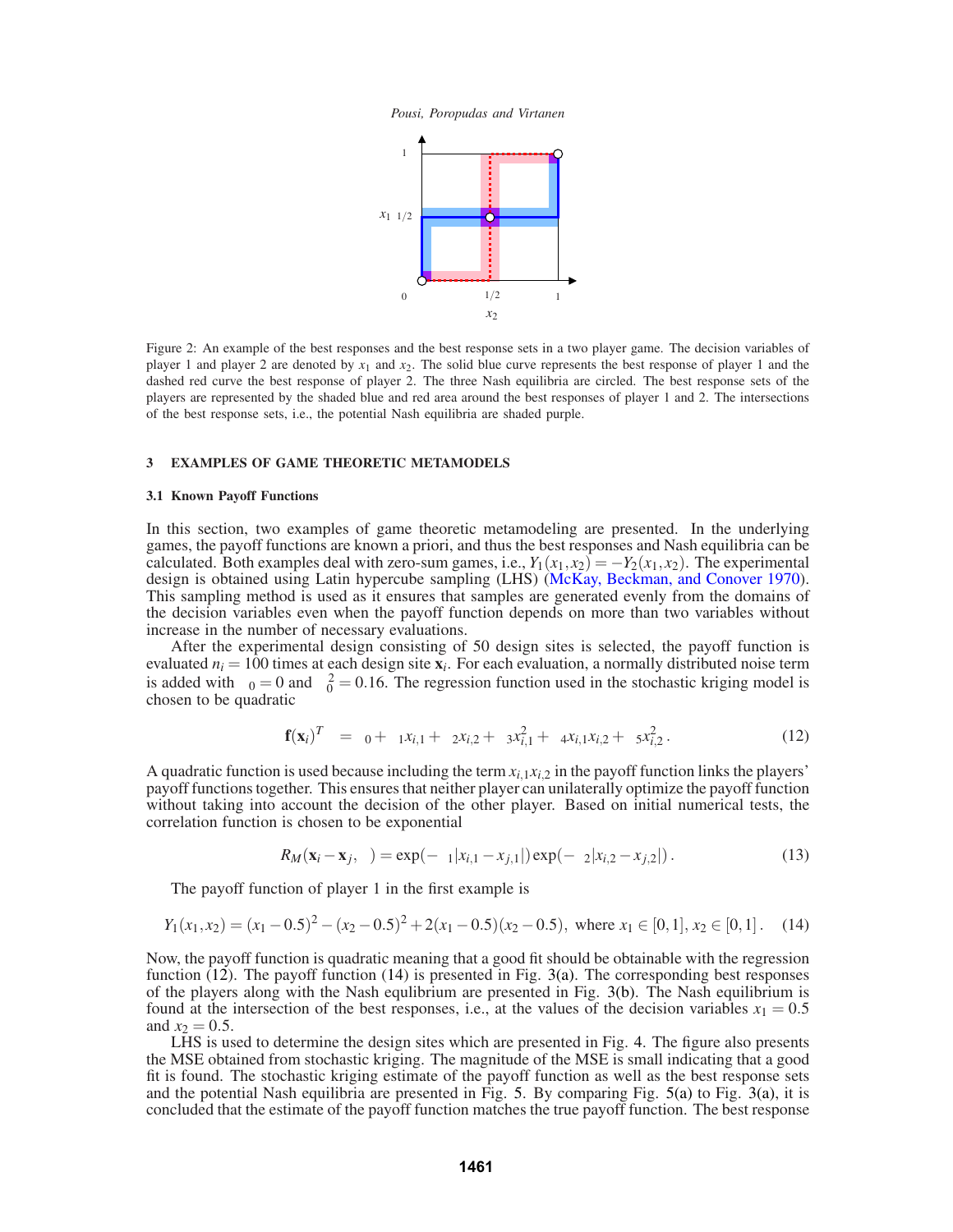

(a) The payoff function for player 1,  $Y_1(x_1, x_2)$ .



(b) The best response of player 1 (blue solid curve) and the best response of player 2 (red dashed curve). The Nash equilibrium is represented by the purple circle.

Figure 3: The known payoff function for player 1 as well as the best responses and the Nash equilibrium in the first example. The decision variables of player 1 and player 2 are denoted by  $x_1$  and  $x_2$ .

sets presented in Fig. 5(b) are located symmetrically around the estimate of the best response and the estimates of the best responses are similar to the true best responses. The estimated Nash equilibrium is also located close to the true Nash equilibrium. Thus, in the first example, the use of game theoretic metamodeling produces consistent results.



Figure 4: The design sites obtained by LHS (black crosses) as well as the MSE corresponding to the stochastic kriging estimate of the payoff function in the first example. The decision variables of player 1 and player 2 are denoted by  $x_1$ and  $x_2$ .



(a) The stochastic kriging estimate of the payoff function for (b) The estimate of the best response of player 1 (blue solid curve) player 1,  $\hat{Y}_1(x_1, x_2)$ . and the estimate of the best response of player 2 (red dashed curve).

The best response sets are represented by the blue area for player 1 and the red area for player 2. The potential Nash equilibria are shaded purple.

Figure 5: The game theoretic metamodel the first example. The decision variables of player 1 and player 2 are denoted by  $x_1$  and  $x_2$ .

In the second example, the known payoff function of player 1 is

$$
Y_1(x_1, x_2) = \min(2x_2, 2x_1, 1), \text{ where } x_1 \in [0, 1], x_2 \in [0, 1], \tag{15}
$$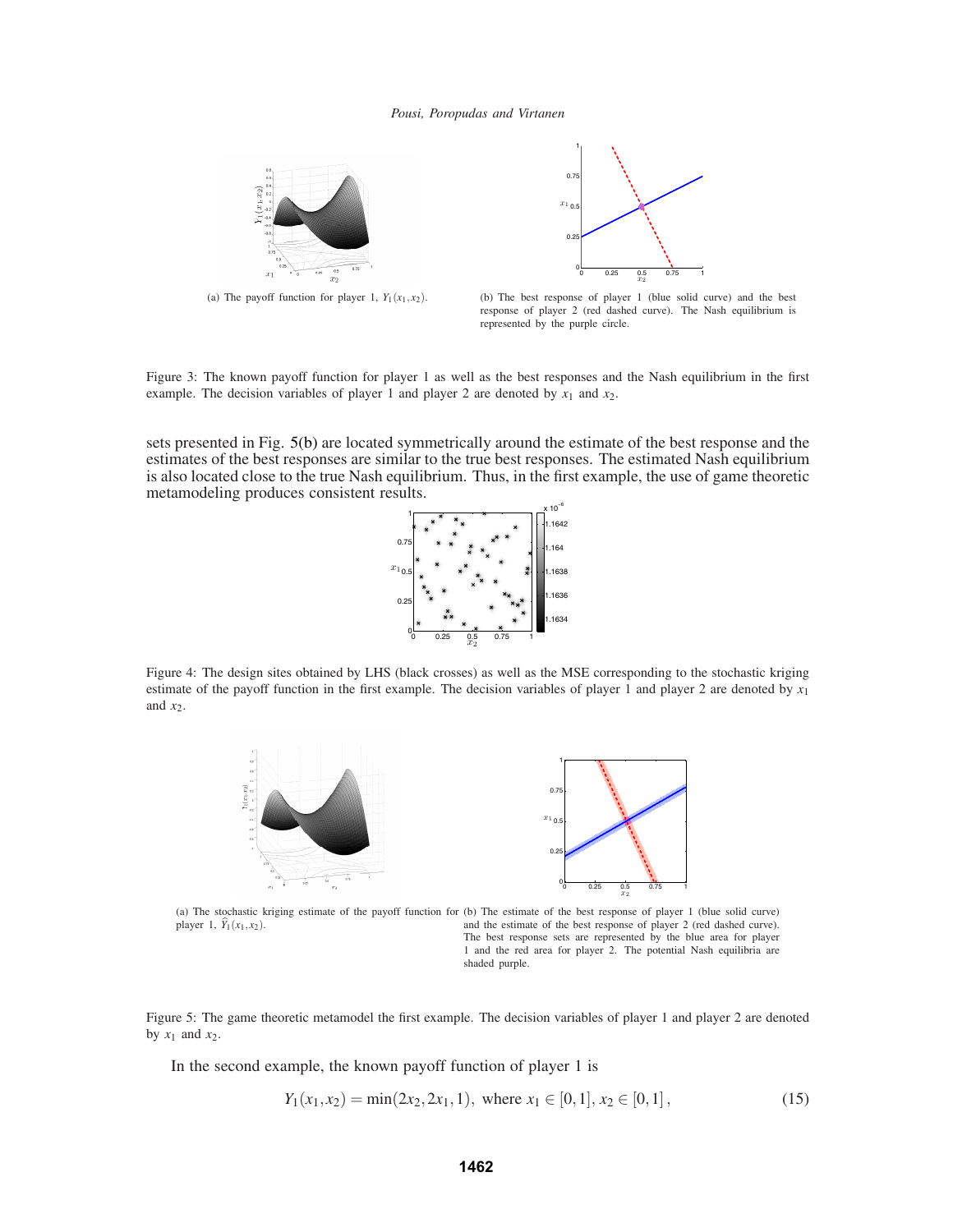which is not continuously differentiable. The payoff function is presented in Fig. 6(a) and the best responses of the players along with the Nash equilibria are presented in Fig. 6(b). In this case, the best responses of the players are not unique and the Nash equilibrium is described by the set where  $x_1 \in [0,1], x_2 = 0.$ 

1



(a) The payoff function for player 1,  $Y_1(x_1, x_2)$ .

(b) The best response of player 1 (blue solid curve) and the best response of player 2 (red dashed curve). The Nash equilibria are shaded purple.

Figure 6: The known payoff function for player 1 as well as the best responses and the Nash equilibria in the second example. The decision variables of player 1 and player 2 are denoted by  $x_1$  and  $x_2$ .

LHS is again used to obtain the design sites which are presented in Fig. 7. Fig. 8(a) presents the stochastic kriging estimate of the payoff function. The corresponding best response sets and the Nash equilibria are presented in Fig. 8(b). The estimate of the payoff function presented in Fig. 8(a) matches the true payoff function well. Yet, the areas where the payoff function is not differentiable show noticeable deviation. To evaluate the goodness of fit, the best response sets presented in Fig. 8(b) are compared to the true best responses presented in Fig. 6(b). For player 1, the estimate of the best response is one of the true best responses. The best response set is close to the true set of the best responses for player 1 with differences around the points  $x_1 = 0$ ,  $x_2 = 0$  and  $x_1 = 0.5$ ,  $x_2 = 1$ . For player 2, the estimate of the best response matches the true best response except for the points located at the set  $x_1 = 0$ ,  $x_2 \in [0,1]$ . The intersection of the best response sets in 8(b) contains the set of the true Nash equilibria except for small differences in the areas with few design sites. Adding more design sites would likely improve the estimate. However, it can be concluded that the use of stochastic kriging in game theoretic metamodeling is well-founded even in cases where the payoff functions to be estimated are not differentiable.



Figure 7: The design sites obtained by LHS (white crosses) as well as the MSE corresponding to the stochastic kriging estimate of the payoff function in the second example. The decision variables of player 1 and player 2 are denoted by *x*<sup>1</sup> and *x*2.

## **3.2 Unknown Payoff Functions**

This section demonstrates the construction of a game theoretic metamodel in a situation where payoff functions are determined based on data obtained from stochastic simulation. An air combat scenario is simulated where two fighters are engaged head on. After approaching each other, both aircraft fire an air-to-air missile at the opponent. The pilot of the launching aircraft must decide how long to provide data on the location of the target to the missile which is known as supporting the missile. If the pilot doesn't support the missile long enough, the missile may miss the target. On the other hand, the pilot should not support the missile too long in order to avoid being hit by the opponent's missile.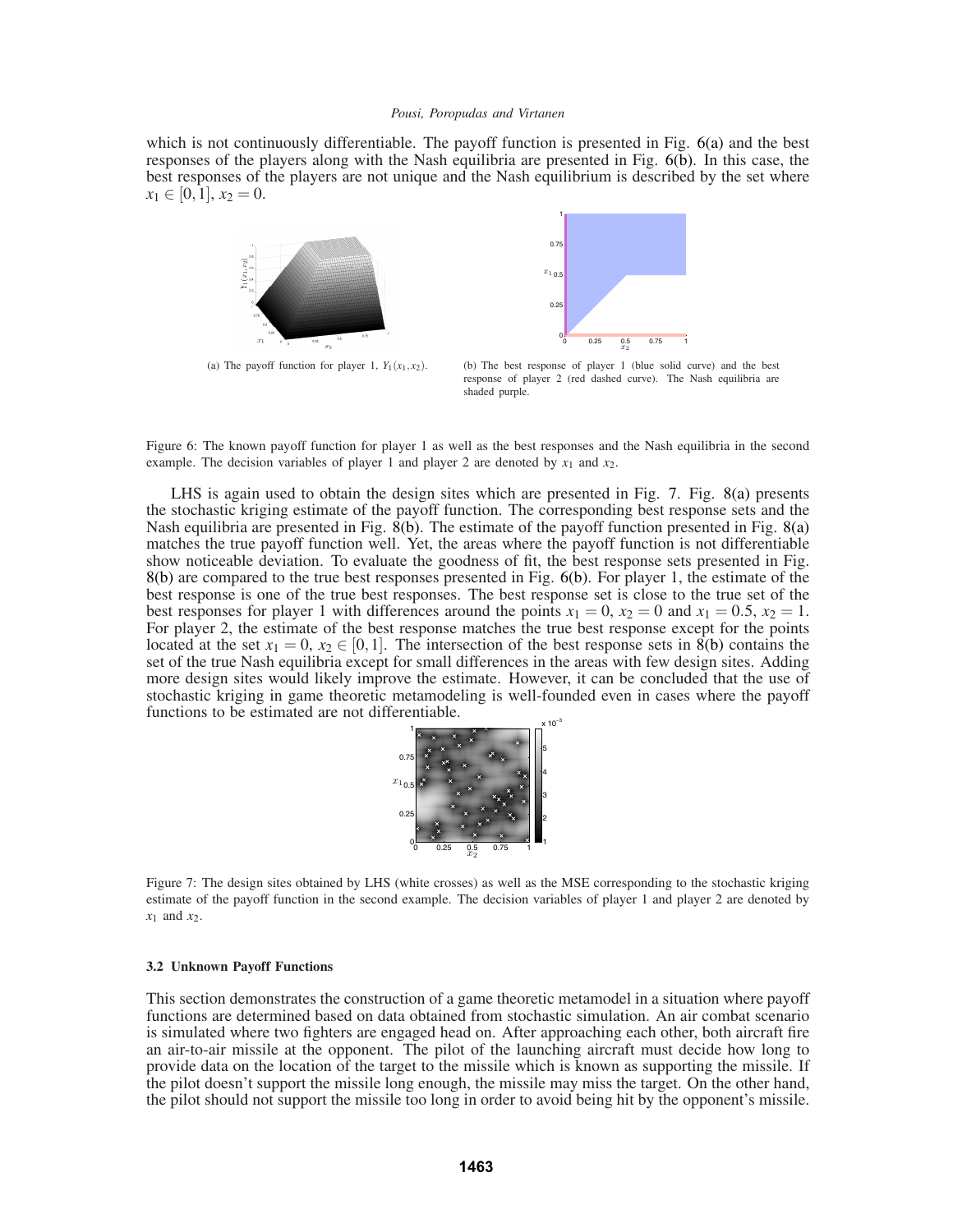

(a) The stochastic kriging estimate of the payoff function for player (b) The estimate of the best response of player 1 (blue solid curve) 1,  $\hat{Y}_1(x_1, x_2)$ . and the estimate of the best response of player 2 (red dashed curve).

The best response sets are represented by the blue area for player 1 and the red area for player 2. The potential Nash equilibria are shaded purple.

Figure 8: The game theoretic metamodel in the second example. The decision variables of player 1 and player 2 are denoted by  $x_1$  and  $x_2$ .

Further details of the air combat scenario can be found in (Karelahti, Virtanen, and Raivio 2006, Poropudas and Virtanen 2010).

The air combat scenario is simulated with a discrete event air combat simulation model called X-Brawler (L-3 Communications Analytics Corporation 2002). In X-Brawler, pilot decision making as well as equipment and aircraft are modeled at a high level of detail. In addition, uncertainties related to air combat such as probabilities of radar detections are simulated by sampling from appropriate probability distributions. Typically, a large number of evaluations are required for a reliable analysis of a single air combat scenario.

The scenario is formulated as a game as follows. First, the players' decision variables are determined to be the missile support times. Based on initial simulation data, the upper limit of the support time is determined to be 20 seconds. On the other hand, the missile has a small chance of tracking the target even when fired without any support. Thus, the domain of the decision variables of both players is  $X_1 = X_2 = [0, 20]$  (seconds). Next, the payoff functions are chosen. The payoff function for both players is a weighted sum of the probability of killing the opponent and the probability of being killed. The payoff function of player 1 is

$$
Y_1(x_1,x_2) = w_1 P_2(x_1,x_2) + (1 - w_1) P_1(x_1,x_2), \qquad (16)
$$

where  $P_i(x_1, x_2)$  is the probability of aircraft *i* being killed when the support times are  $x_1$  for player 1 and  $x_2$  for player 2. The weight  $w_1$ ,  $0 \leq w_1 \leq 1$ , is used to describe the aggressiveness of player 1. Likewise, for player 2, the payoff function is

$$
Y_2(x_1, x_2) = w_2 P_1(x_1, x_2) + (1 - w_2) P_2(x_1, x_2).
$$
 (17)

LHS is again used to obtain the experimental design. The number of design sites is 50 and the number of evaluations at each design site is 1000. The quadratic regression function presented in Eq. (12) and the exponential correlation function presented in Eq. (13) are used in the stochastic kriging model. The values of the payoff functions at the design sites are obtained from X-Brawler by conducting simulations at each design site and estimating the probabilities  $P_1(x_1, x_2)$  and  $P_2(x_1, x_2)$ based on the simulation data. The weight for player 1 is selected such that player 1 is trying to maximize the probability of killing player 2, i.e.,  $w_1 = 1$ . The weight for player 2 is selected such that more weight is placed on not being killed, which leads to the weight  $w_2 = 0.3$ . These weights results in a non zero-sum game.

The design sites as well as the MSE obtained by stochastic kriging are presented in Fig. 9(a) for player 1 and in Fig. 9(b) for player 2. As the magnitude of the MSE is approximately the same as in the second example of Section 3.1, the estimated payoff functions should be good representations for the payoff functions defined implicitly by the simulation model.

The payoff functions estimated by stochastic kriging are presented in Fig. 10(a) for player 1 and in Fig. 10(b) for player 2. The payoff function for player 1 seems reasonable because it increases as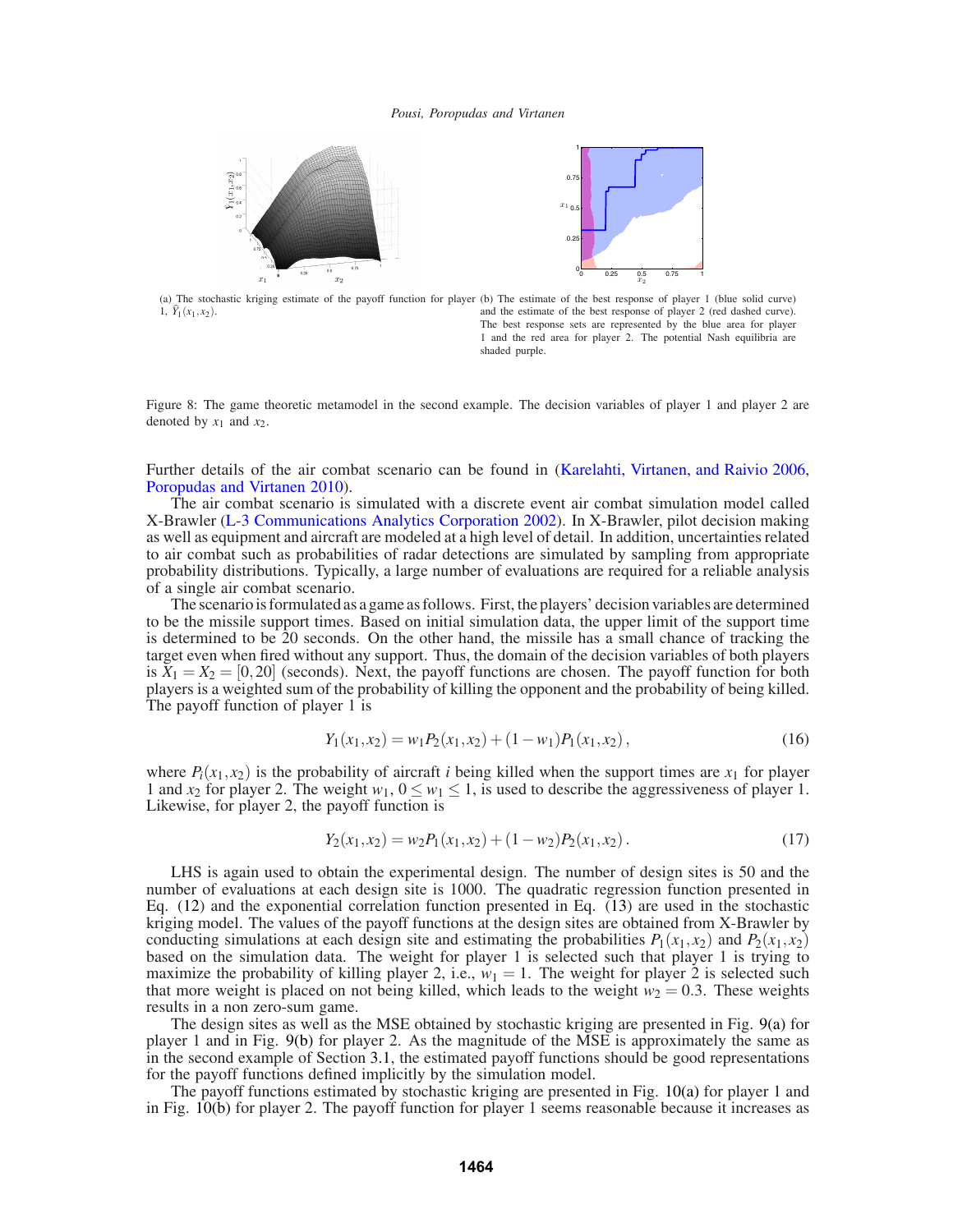*Pousi, Poropudas and Virtanen*



(a) The MSE for player 1. The design sites are represented by white (b) The MSE for player 2. The design sites are represented by white crosses. crosses.

Figure 9: The design sites obtained by LHS as well as the MSEs corresponding to the stochastic kriging estimates of the payoff functions. The decision variables of player 1 and player 2 are denoted by  $x_1$  and  $x_2$ .

the value of  $x_1$  increases for all values of  $x_2$ , i.e., the probability of player 1 killing player 2 increases regardless of the support time of player 2. The payoff function for player 2 also seems to be consistent with the selected weight  $w_2 = 0.3$ , as selecting too large a value for  $x_2$  results in a low payoff, i.e., the probability of player 2 being killed is high if player 2 supports too long. The estimated best responses, the best response sets and the potential Nash equilibria are represented in player Fig. 11.



(a) The estimate of the payoff function for player 1,  $\hat{Y}_1(x_1, x_2)$ . (b) The estimate of the payoff function for player 2,  $\hat{Y}_2(x_1, x_2)$ .

Figure 10: The game theoretic metamodel in the third example. The decision variables of player 1 and player 2 are denoted by  $x_1$  and  $x_2$ .



Figure 11: The estimate of the best response of player 1 (blue solid curve) and the estimate of the best response of player 2 (red dashed curve). The best response sets are represented by the blue area for player 1 and the red area for player 2. The potential Nash equilibria are shaded purple.

Based on the best response sets, player 1 should support the missile at least for approximately 12 seconds unless player 2 supports less than a second. In this case, all of the support times of player 1 belong to the best response set. For player 2, all of the support times belong to the best response set if player 1 supports less than approximately 7 seconds. If the missile of player 1 is supported between 7 and 13 seconds, player 2 should support the missile for at least 13 seconds. Finally, if the missile of player 1 is supported longer than  $\hat{12}$  seconds, player 2 should support less than 5 seconds.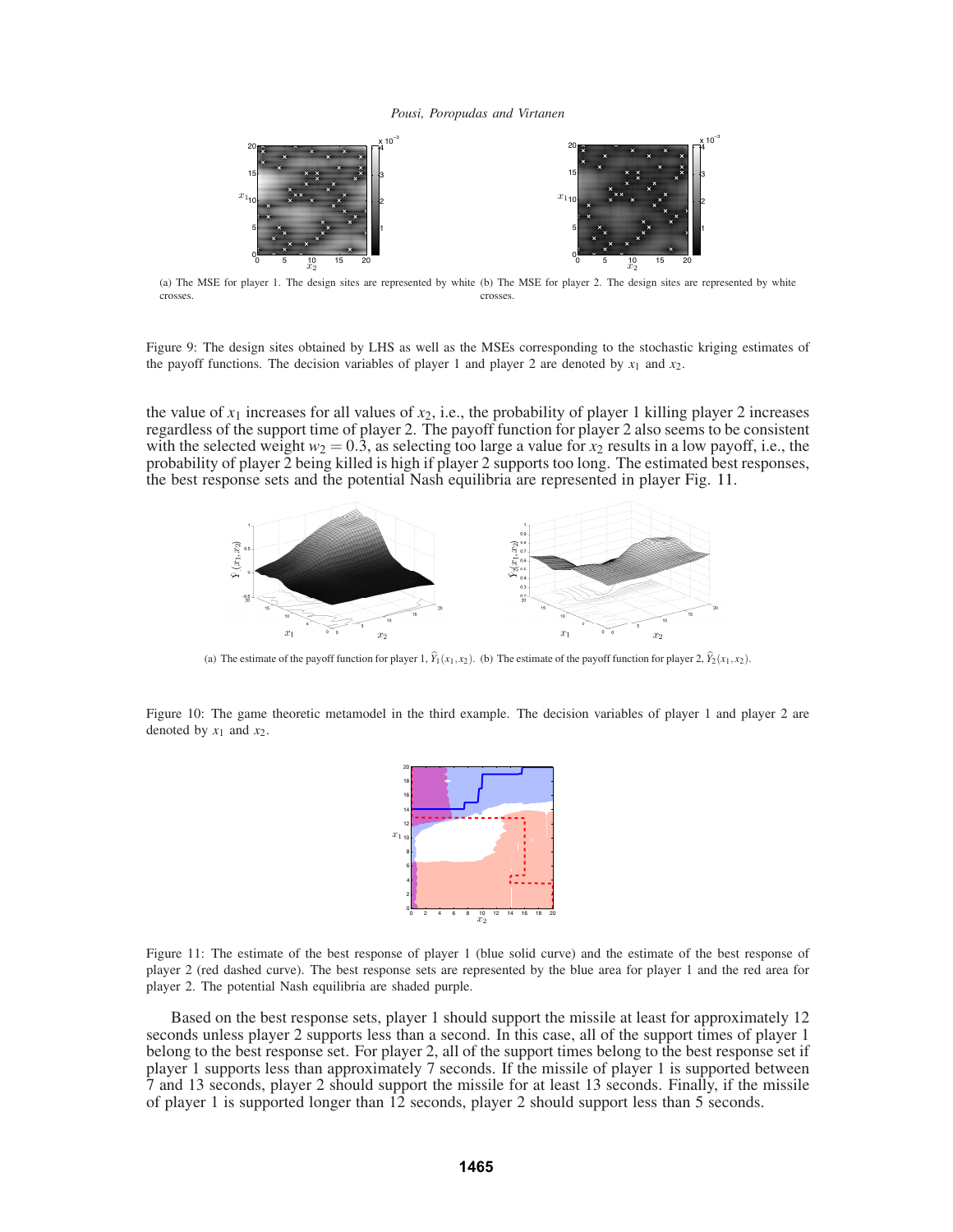The best response sets intersect in two areas. In the first area, player 1 supports less than 6 seconds while player 2 supports less than a second. In the second area, player 1 supports the missile for more than 12 seconds while player 2 supports for less than 5 seconds. These potential Nash equilibria are consistent with the weights selected for the players. The player with more weight placed on killing the opponent supports longer than the player with more weight placed on survival. These observations as well as the observations related to the best response sets imply that game theoretic metamodels based on stochastic kriging offer an appropriate way to support simulation studies conducted with discrete event simulation models.

### **4 CONCLUSIONS**

This paper presented a new approach to the construction of a game theoretic metamodel using stochastic kriging. Such a metamodel contains estimates for the payoff functions of players involved in a simulated game. These estimates are used to determine the best response sets, i.e., the values of a player's decision variable which cannot be excluded from being the best responses to the decisions taken by the other players. The intersection of the players' best response sets reveals potential Nash equilibria for the simulated game.

The examples presented in this paper illustrate the flexibility of stochastic kriging in obtaining global estimates for payoff functions. In the first two examples, payoff functions are known a priori. First, the payoff functions are quadratic and the Nash equilibrium is unique. Appropriate estimates for the payoff functions are determined with stochastic kriging because the best response sets obtained through the metamodel contain the true best responses. In addition, the Nash equilibria obtained with the metamodel contain the true Nash equilibrium. In the second example, the payoff functions are not differentiable and neither the best responses nor the Nash equilibria are unique. In this case, the stochastic kriging estimates of the payoff functions are also reasonably accurate as most of the true best responses are included in the best response sets. In addition, the potential Nash equilibria include most of the true Nash equilibria. It should be noted that the use of the estimated best responses without the best response sets would not be suitable when the best responses are not unique. Due to variations present in the simulation data, the estimated best responses can provide a unique Nash equilibrium even when the true Nash equilibrium is non unique.

In the third example, stochastic kriging is used in the construction of a game theoretic metamodel representing a simulated air combat scenario. The example demonstrates the estimation of the players' payoff functions based on data obtained with discrete event simulation. The constructed metamodel yields information about the outcome of the simulation in a manner which would be difficult to obtain using other methods, e.g., a metamodel ignoring the game setting or existing game theoretic metamodeling approaches. Based on the results of the example, the use of stochastic kriging for game theoretic metamodeling is concluded to provide versatile representations for games modeled using discrete event simulation.

Although the examples of this paper are two-player games where each player has only one decision variable, the game theoretic metamodeling approach using stochastic kriging is also applicable to game settings with multiple players having multiple decision variables. On the other hand, an adaptive sampling method (e.g., Ankenman, Nelson, and Staum 2008) could improve the accuracy of estimated payoff functions. Additionally, an optimal stopping rule could be used to both ensure sufficient sampling has been done, and also prevent unnecessary sampling. It should also be noted that game theoretic metamodels could be applied to simulation models that do not inherently represent game settings. Then, simulation input could be treated as the decision variable of one player and random factors affecting the simulation could be considered as the decision variable of an opponent. This type of game theoretic metamodel would offer a new way to study the effects of uncertainties related to stochastic simulation.

### **REFERENCES**

Ankenman, B., B. L. Nelson, and J. Staum. 2008. Stochastic kriging for simulation metamodeling. In *Proceedings of the 2008 Winter Simulation Conference*, ed. S. J. Mason, R. R. Hill, L. Mnsch, O. Rose, T. Jefferson, and J. W. Fowler, 362–370. Miami, Florida.

Blanning, R. W. 1974. The sources and uses of sensitivity information. *Interfaces* 4 (4): 32–38.

Friedman, L. W. 1996. *The simulation metamodel*. Norwell, Massachusetts: Kluwer Academic Publishers.

Fudenberg, D., and J. Tirole. 1991. *Game theory*. Cambridge, Massachusetts: The MIT Press.